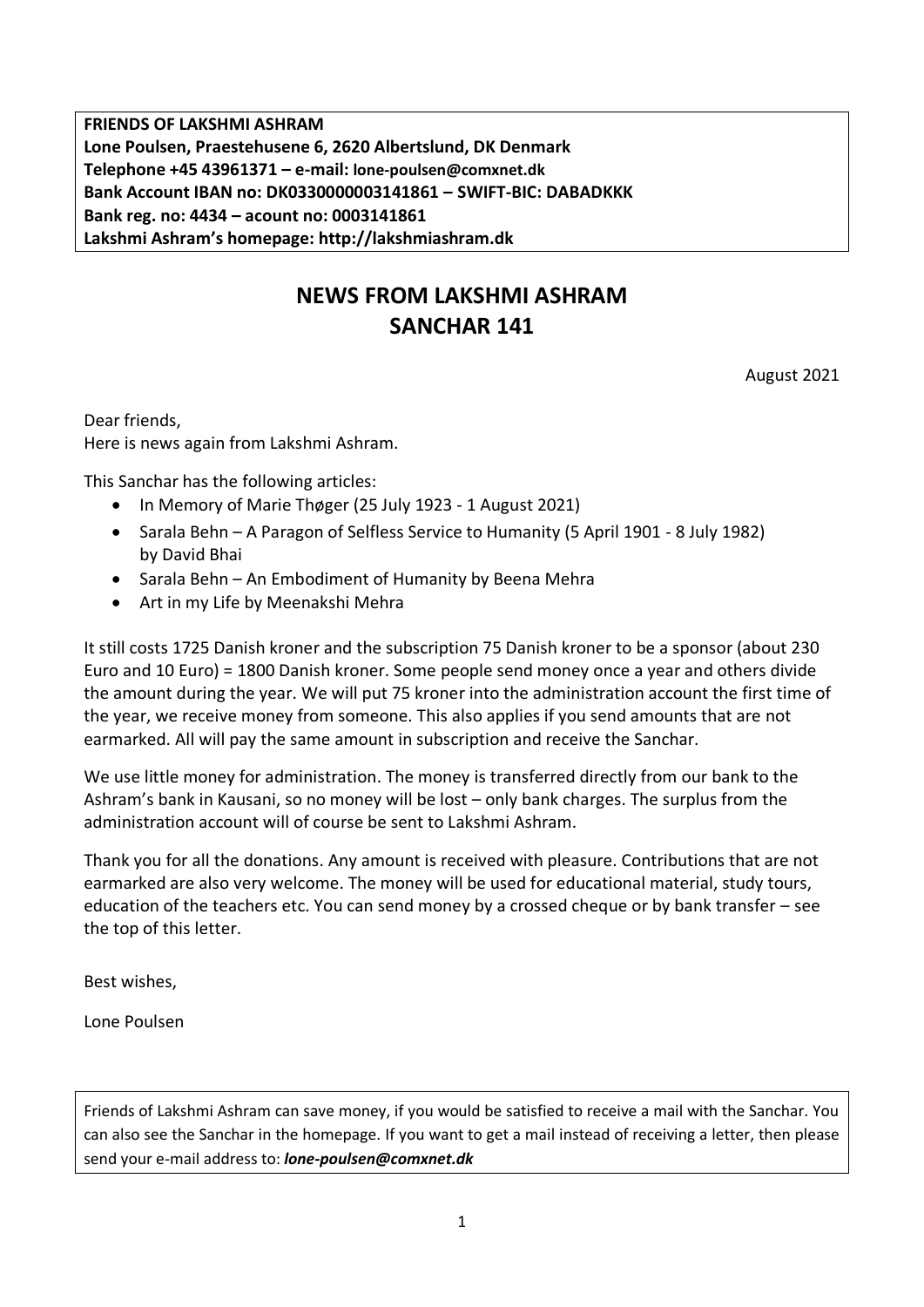# **SANCHAR 141**

### **In Memory of Marie Thøger** (25 July 1923 -1 August 2021) by **Friends of Lakshmi Ashram**



Marie Thoeger died 1st August 2021 after a long and exciting life. She was born 1923 in a farm in Himmerland in Denmark. After 2<sup>nd</sup> World War and after having finished her teacher's exam Marie Thoeger went on working camps in Europe e.g. in Norway, Germany and Finland with a Danish NGO. In the beginning of the 1950'es Marie travelled to Mysore in South India with UNESCO. Here she for the first time visited Mahatma Gandhi's ashram in Sevagram, and that was the start of a lifelong connection with the Gandhian work and non-violence. India became her second homeland. She was in contact with Sarala Behn in Lakshmi Ashram, where she since 1972 has worked with and for the ashram.

She has had a great importance for Friends of Lakshmi Ashram, which she has supported during all the years. Ruth Sillemann and I visited her home for many years every six weeks for an Indian meeting, where we were discussing activities, ideas, problems etc. in the Ashram. We really miss her.

All honour to her memory.

### **In Memory of Marie Thoeger by Lakshmi Ashram**

We received the sad news of the passing away of Marie Thoeger (Marie Didi) late on 1 August, and the following evening all of us gathered for our evening prayers in Shanti Bhavan and recalled her lifetime commitment to Lakshmi Ashram and all that it stands for.

Radha Didi recalled her long association with Marie, from the time that she first went to Denmark in 1966, and described several incidents that illustrated her incredibly strong personality.

When they had last met in Denmark a few years ago, then Marie had given Radha two candles and told her that these were to be lit in her memory when she passed away. Radha had kept these carefully, along with the small bag that they had been in.

Before Radha talked about the life of Marie and their enduring friendship, she first lit the two candles, and these are lit every evening at prayers.

We concluded with a minute's silence in her memory.



#### OM SHANTI, SHANTI, SHANTI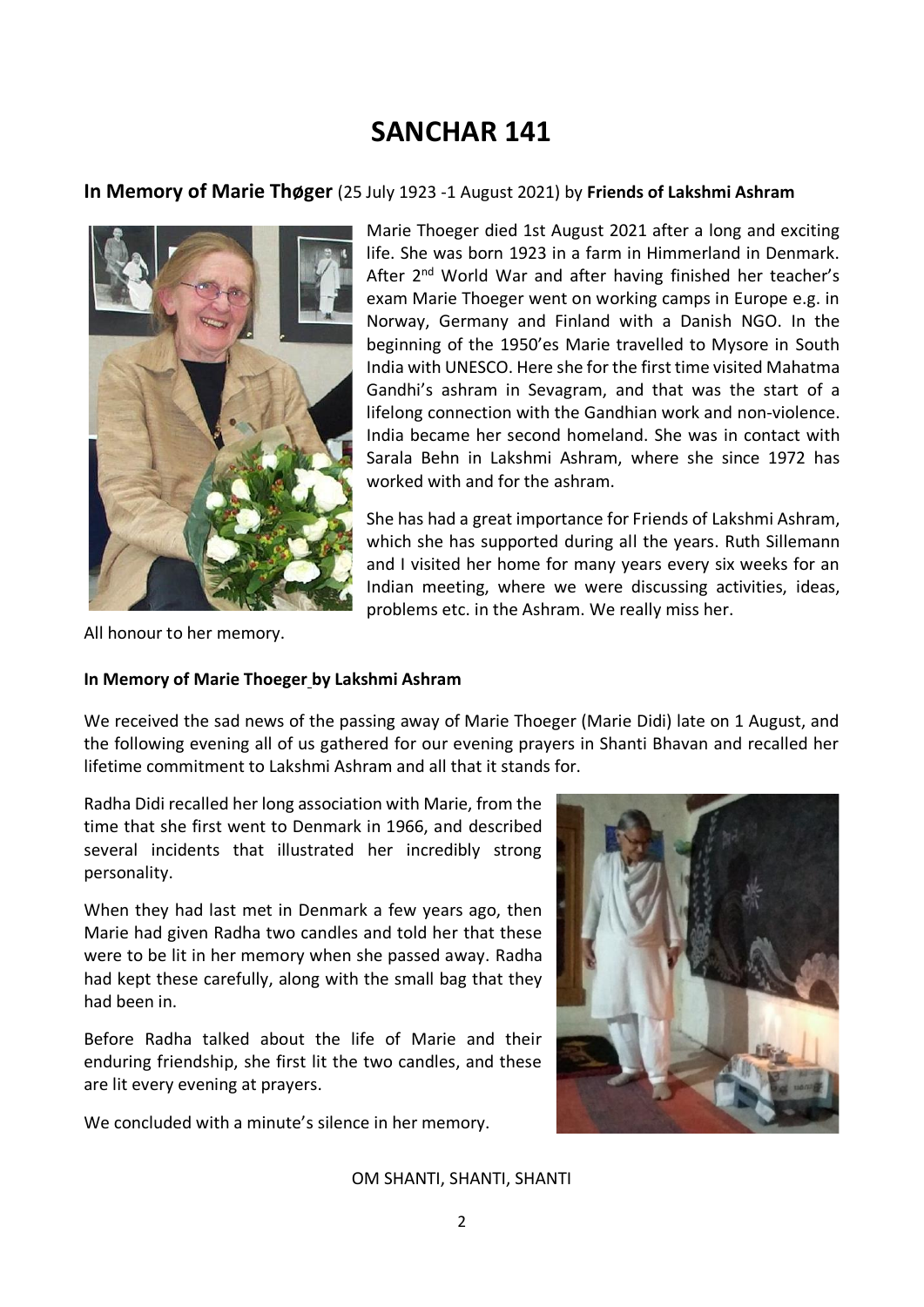## **Sarala Behn – A Paragon of Selfless Service to Humanity 5 April 1901 - 8 July 1982 David Bhai**

All of us in Lakshmi Ashram are deeply indebted to Sarala Behn who in 1946, as Indian independence loomed on the horizon, had founded Lakshmi Ashram with the intention of empowering the local girls of the Kumaun Hills through an education based on Gandhi's principles of Basic Education. This envisaged the holistic development of the student – head, hands and heart as the expression goes. Sarala Behn was to run Lakshmi Ashram for twenty years until 1966, when she found herself having to leave the hills of Uttarakhand. She was not to return permanently to live in the hills until 1974, when a cottage was built for her on a high ridge looking out to the Himalayan peaks, set in the midst of dense oak (*Banj*) forest.



Who was Sarala Behn, how did she come to India and eventually to the Kumaun Hills? Sarala Behn was born in Shepherds Bush in West London, and she was baptised Catherine Mary Heileman. Her paternal grandmother was from the Black Forest but had left Germany for Switzerland where Catherine's father was born. They came through France and eventually settled in London, where in time Catherine's father married an English woman.

Catherine's education was in local schools, but when she was in high school the First World War broke out. Her father lacked personal documents and he was declared to be a German and was interned during the war, while young Catherine was looked upon as a 'daughter of the enemy' and was denied a scholarship to continue her studies. From a very young age she had a very strong sense of right and wrong, and showed no hesitation in expressing her views. She was very critical of the



materialist society that she grew up in, but it was only after coming into contact in the twenties with Indian students that she learned of the struggle for Indian independence, and the leadership and philosophy provided by Mahatma Gandhi. From then on, for the rest of her life, Gandhi was to be her lodestone. Catherine then devoted her energies to going to India, despite her close friends trying their best to dissuade her from the idea. She wrote to Gandhi but he too advised her against thinking of coming to India. However she was to receive a letter from Dr. Mohan Singh Mehta, who was starting a progressive school in Udaipur, then a princely state. He invited her to join him in this project, Catherine readily accepted his invitation, and on 4 January 1932 she boarded a passenger liner in Liverpool and set sail for Bombay (now Mumbai), never to return west again. For the coming fifty years she was to selflessly serve the people of India.

Catherine was to work with Dr Mehta in his school, Vidya Bhavan, for five years, and it was here that she came to be called Sarala Behn, the name that she is known by today. Sarala did not feel at ease in the school in Udaipur, for the students were all boys from the middle classes, their fathers mostly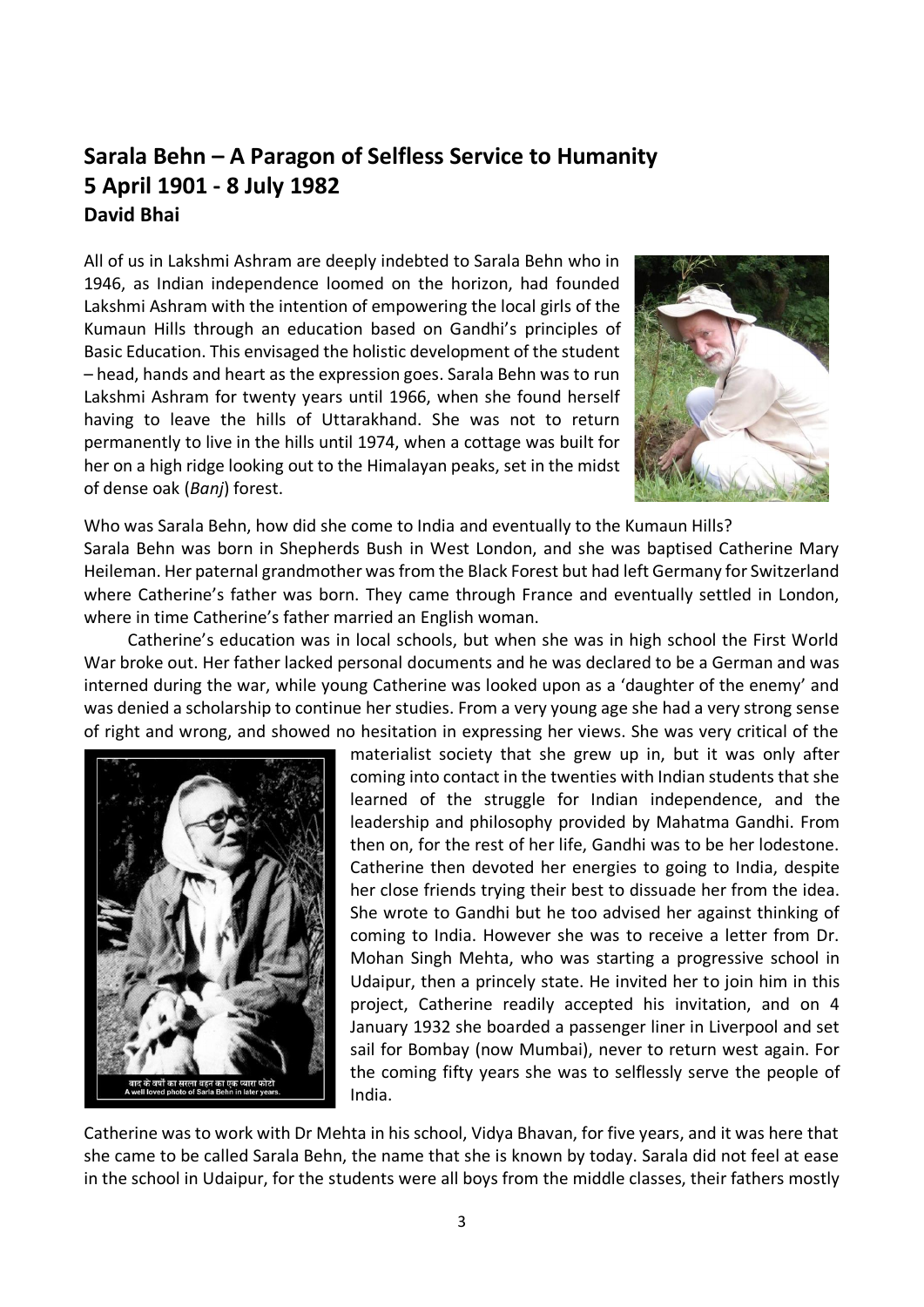working in the state administration. Sarala from the outset wanted to work with the downtrodden masses of India, to be a part of Gandhi's constructive programme for the inclusive uplift of Indian's villages. However it was only during the autumn of 1935 during the Dussehra holidays that she first had the opportunity to visit Gandhi in his ashram in Wardha, to meet personally with Gandhi, and to experience working with his closest associates. This was a big turning point in her life, now she was not ready to continue working in Vidya Bhavan, and the following year she left Udaipur and joined Gandhi in his newly established ashram in Sevagram, right in the heart of India. This was the centre for both the ongoing political struggle for independence and Gandhi's eighteen point constructive programme. The following link is a book by Gandhi on his programme:

https://www.mkgandhi.org/ebks/construct.pdf (Page 17 describes Gandhi's programme of New or Basic Education.)

Sarala was to be actively involved for five years in the work of *Hindustani Talimi Sangh*, (Indian Educational Association), both in the basic school for local children that was running in Sevagram Ashram as a model for the proposed national programme, and also in its office where there was continuous ongoing correspondence with the central government and the state governments. The objective was for the state governments to implement the concept and practice of basic education, with its roots in village life, as a replacement for the colonial model of education.

While Sarala was living and working in Sevagram Ashram she was continually beset by ill health, especially dysentery and malaria, the latter in particular being a cause for concern. Gandhi strongly felt that Sarala Behn should move somewhere where the climate was cooler and more amenable for her. But the question was, 'Where could she go?' In a chance conversation between a colleague and a visitor in the office of the Hindustani Talimi Sangh, Sarala Behn heard mention of the Shri Gandhi Ashram's centre for production of woollen khadi in Chanauda, asked whether it might be possible for her to relocate to Chanauda, and when Gandhi gave his assent she left Sevagram for this unknown destination, albeit very heavy in heart, for she did not to leave Gandhi. In the first week of September 1941 she arrived in Chanauda, a small village on the banks of the Kosi River, just a few kilometres south of Kausani. The following year a small four-roomed cottage above Kausani, looking out to the Himalayan peaks, was made available to her. Even then she had the vision of beginning a school along Gandhi's ideals of Basic Education, but this was not to come into being until the end of 1946.

Meanwhile on 8 August 1942 Gandhi gave the call for the final active phase of the struggle for Indian independence, known as the Quit India Movement. This inspired people the length and breadth of India, and the Kumaun Hills were no exception. Many men were arrested and thrown into jail, leaving their wives to having to fend for themselves. Sarala Behn fearlessly collected money and food supplies and went from family to family giving the women material and emotional support. Eventually she was placed under house arrest by the colonial authorities, but she refused to obey this order, and continued to support in every way possible the families of the imprisoned freedom fighters. She was eventually arrested and sentenced to three months in Almora jail. Upon release she continued to defy the British authorities and went from village to village assisting families. She was again arrested, this time given a much longer sentence, initially in Almora jail, but then in the heat of the summer of 1945 she was transferred to Lucknow jail.

It was only after her release from jail in 1945 after the Japanese had surrendered, that she was able to turn her attention to commencing the activities of Lakshmi Ashram. Numerous fellow freedom fighter associates were keen for their daughters to have the opportunity to receive an education, and towards the end of 1946 Sarala Behn formally started the work of Lakshmi Ashram from the small cottage that she was living in. As the numbers of students rapidly increased, so funds were gathered nationwide and in the early fifties the present hostel buildings were constructed. For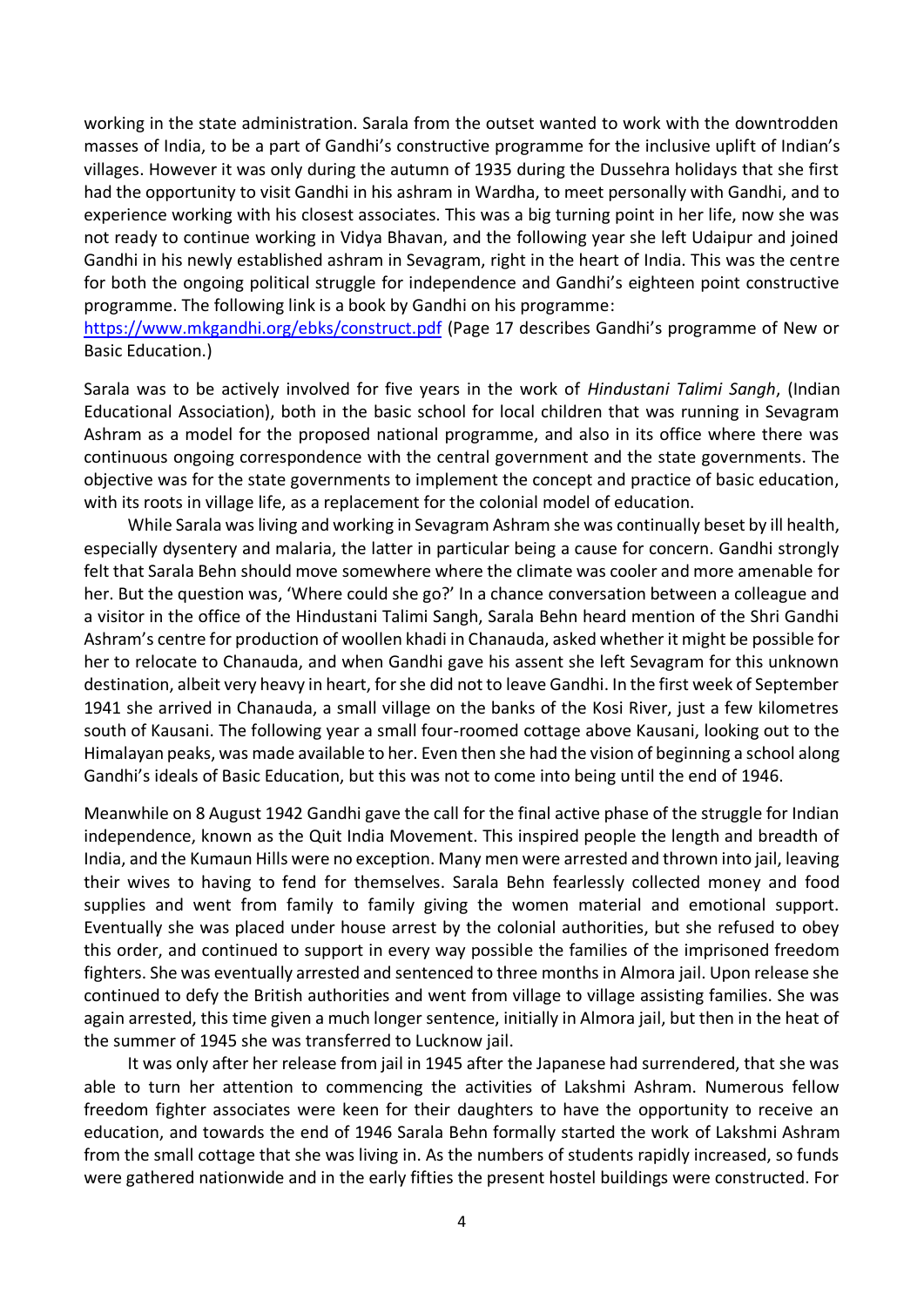twenty years Sarala Behn guided the activities of the ashram and inspired a good number of her students to devote their lives to serving the community along Gandhian ideals. The ashram was also very active in social issues throughout Uttarakhand, in particular inspiring the anti-liquor movement with the hill women spearheading the struggle at the local level. Sarala Behn also gave a lot of time and energy to the Bhoodan Movement (The Land Gift movement) inspired and led by Gandhi's leading follower, Vinoba Bhave, and some of her young team also played a very active role in this movement, especially in the state of Bihar. (https://en.wikipedia.org/wiki/Bhoodan\_movement)

Sarala Behn was the inspiration and mother figure for a whole generation of Gandhian activists through the hills of Uttarakhand, and her later deep awareness of environmental issues, reflected in her two books, 'Revive Our Dying Planet' in English and 'Sanrakshan Ya Vinash' in Hindi, gave inspiration and direction to the world renowned Chipko Movement: (https://en.wikipedia.org/wiki/Chipko\_movement.)

Sarala Behn passed away in Almora early on 8 July 1982 and her final rites were performed according to Hindu tradition on the hillside above Lakshmi Ashram, in the shade of her beloved *Banj* trees. It is the responsibility of all of us to seek to honour her life's ideals and work unselfishly together to continue to make Lakshmi Ashram a beacon of inspiration in this rapidly changing world, and to remain true to her deepest values.

(https://en.wikipedia.org/wiki/Sarla\_Behn - A brief summary of the life of Sarala Behn)

## **Sarala Behn –An Embodiment of Humanity Beena Mehra**



As in previous years, so also in this hallowed Lakshmi Ashram, all of us living in the ashram offered our respectful and deeply felt homage to Sarala Behn on the occasion of her 39<sup>th</sup> death anniversary, and renewed our commitment to follow in her footsteps, inspired by her actions, faith, love, tolerance and ideals.

I regard myself as being very fortunate that I have been given the opportunity to live in this place of penance, where at each and every moment I have the opportunity to learn or understand something new.

This year 8 July was a special day for me because Sarala Behn, residing in my inner self, is the embodiment of God. I never personally had the opportunity to meet Sarala Behn in person, but I am continually aware of the pricelessness of her work.

We began 8 July by holding our morning prayers and

conducting *havan* (fire worship) at her *Samadhi* (memorial), surrounded by the rich vegetation, animals, birds and all the unseen living beings present in Nature. I cannot express in words how during the *havan* the surrounding Nature became so fragrant, a silent witness; also how my heart rose above all its joys and sorrows and was filled with an indescribable Peace.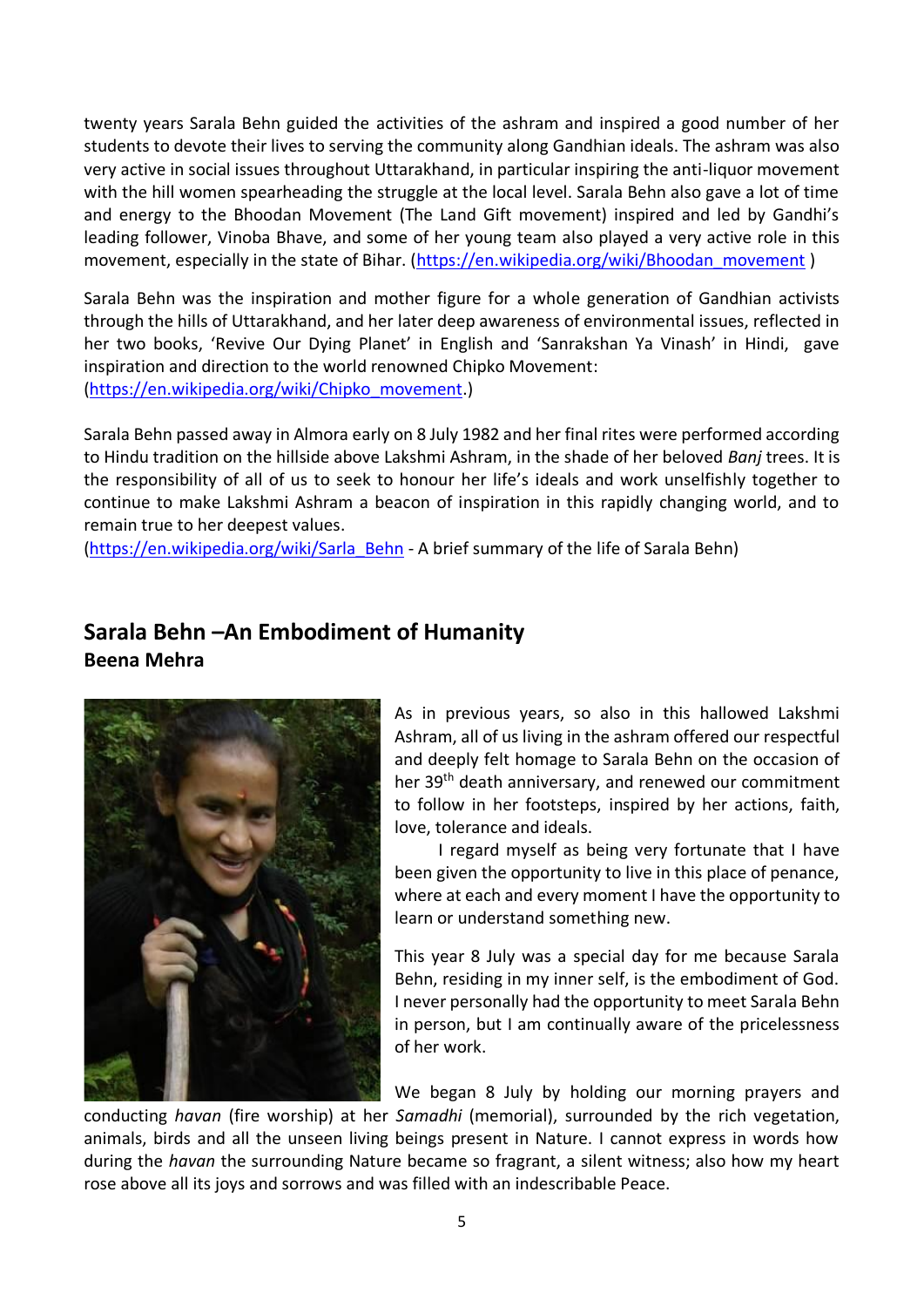Following this, all of us were filled with an exceptional enthusiasm in our minds and bodies. After taking breakfast all of us, from the smallest girl to the oldest members of the ashram, men and women, joined in with the tree planting as had been planned earlier. Sarala Behn had a very deep attachment to Nature and she always gave particular importance to environmental protection. Today all around us in the ashram are countless trees of various species, including *Banj* (Himalayan Oak), *Buransh* (Rhododendron), *Chir* (Three-needled Indian Pine) and *Deodar* (Himalayan Cedar), and a great variety of vegetation that provide us with free air and water, fruits and flowers. These trees

include some that Sarala Behn had planted with her own hands. The water collected by these trees and plants provides water to our springs and tanks.

At the present time when Nature is continually becoming so polluted, a matter of great concern for the entire world, all of mankind should seek to plant as many trees as possible in their immediate surroundings. With this objective in mind all of us girls, along with Dr. Ramesh Pant and David Bhai, joined together in the planting. We planted out two types of plants, *Ringal* (a local species of bamboo) and Black Cardamom, both very important commercially. *Ringal* is a special kind of plant which from time immemorial has been used by the rural communities, especially in the higher parts of the Himalayas, to make various items



such as *Tokri* (Baskets), *Mosta* (Large mats), *Soop* (Winnowing Baskets), etc., all commonly used in daily life.

This handicraft was an important means of livelihood for many people. However these hand-made items have slowly become outmoded, replaced to a great extent by mass produced items. However, once again people's minds are turning towards these traditional activities. The Black Cardamom, which we planted in particularly damp ground, besides its commercial value, is a food item very beneficial for health.

After completing this very important activity we took our midday meal, and then all of us, big and small, along with our guests, gathered in Shanti Bhavan (our meeting hall) for a special programme organised by the students. Everyone expressed their thoughts on Sarala Behn, and the present students of the ashram highlighted some very important aspects about her – especially Basic Education, environmental protection and women's empowerment. These were important issues which Sarala Behn always emphasised. She made tireless efforts for the uplift of women, the main example being our Lakshmi Ashram, which she founded with the intention that the girls studying in the ashram, whereever they wanted to go ahead in life, be it in domestic life or in serving society, would be powerful physically, mentally and intellectually, ready to face each and every struggle, and make their contribution for the good of society. Where today the world is moving continuously towards modernity, and the majority of people feel a sense of loneliness within, both physically and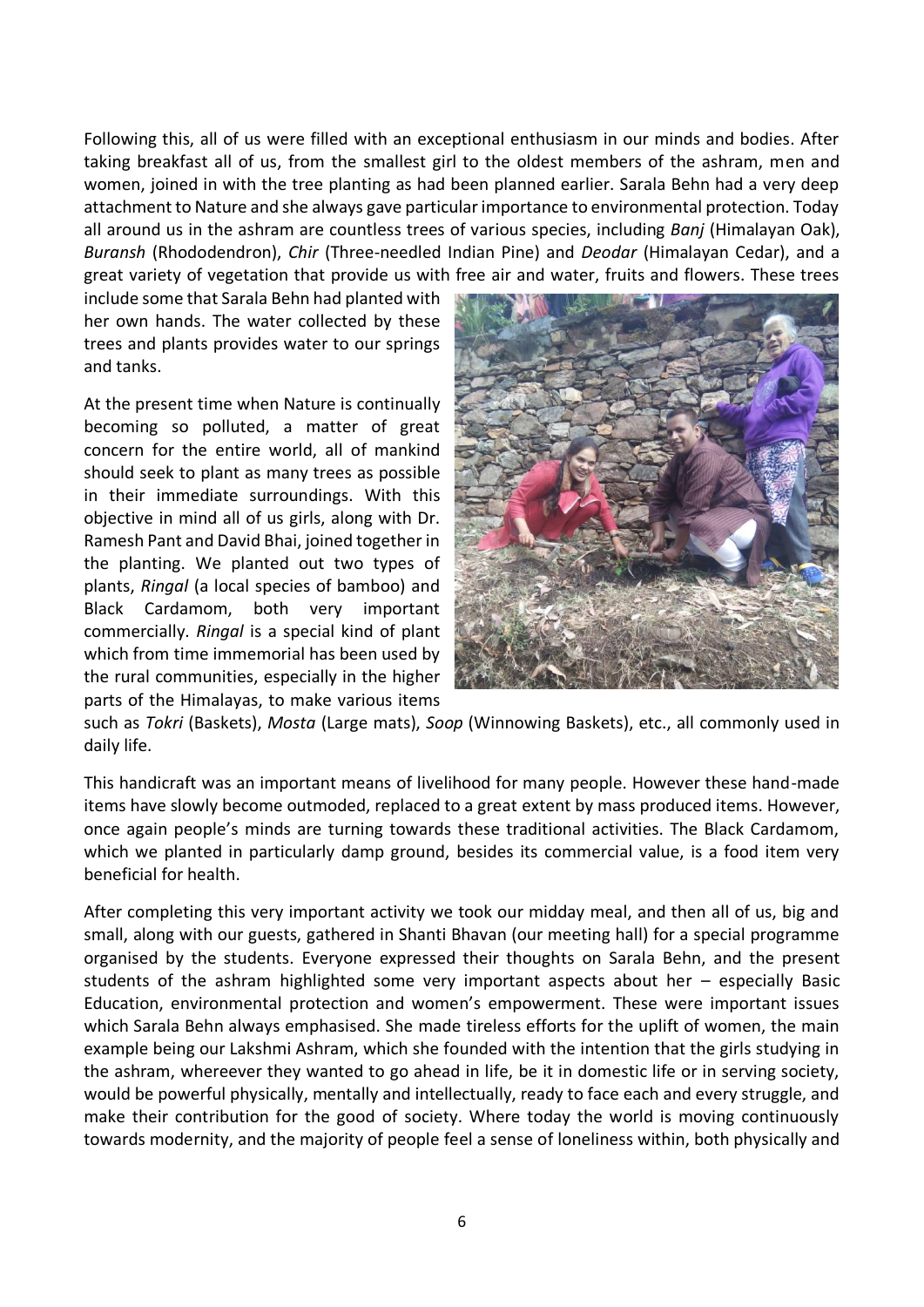mentally, then at the same time, like Lakshmi Ashram, there are other institutions seeking to give a true direction to life.

At the end of the programme Radha Behn through her precious words concluded the meeting. For all of us it is very moving that Radha Behn knew Sarala Behn personally, lived under her care and protection and, continuing her ideals, has kept the ashram alive until today. Now it is the responsibility of all of us living in the ashram to all work together in all the ashram activities and, as human beings, manifest within ourselves love, compassion, kindness and a spirit of service.

# **Art in my Life**

## Meenakshi Mehra

The famous Hindi poet, Maithilisharan Gupta, recognising Art as a means of self-expression, had said, "Art is a powerful force for expression." Art in all its myriad forms is a means of expressing our imagination.

Ever since my childhood I have had a deep interest not only in art, but in other means of self-expression such as music and drama. Of these art forms music and painting in particular have become an inseparable and important aspect of my life. Whenever I find that I have no desire to study or do other work, or when I feel a little down in my mind, then I turn my attention to painting. I then immediately feel a deep sense of peace in my mind. It feels as if that I have left the real world behind me, and have found myself far away in the world of my imagination. I become very still within myself and, along with a special feeling of peace, I experience the deepest joy.

During my time of my school education Art was one of the subjects in our curriculum, but was only taught up to class X. I had a great interest in this subject and



took all the benefit that I could from the art lessons. Slowly my interest in painting and drawing increased, but after class X we were no longer taught Art. However in my spare time I continued to develop my skills in art, and would take part in the painting activities in the school.

At present I am working as a teacher in the ashram school and teach art to all the students. The children are very happy and full of enthusiasm when painting and drawing. They are always very keen to express themselves through the medium of colour on blank paper.

Art can take any form, indeed our entire life is an expression of Art. To link ones imagination to each and every activity that we undertake, and to express it in as strong a way as possible, is in itself Art. In doing so, our activities carry more weight and influence, which in turn brings joy to us.